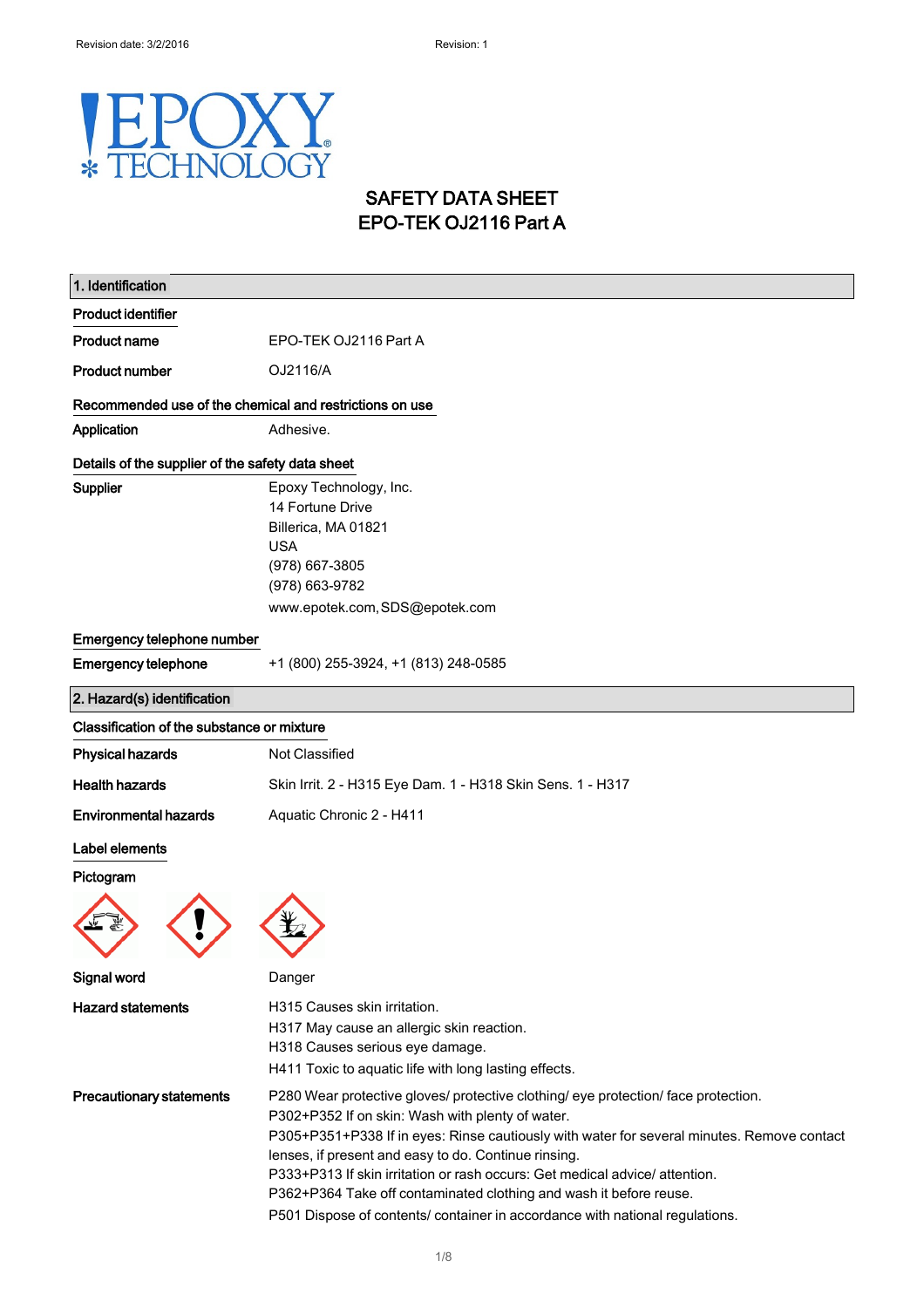Contains **Bisphenol A Diglycidyl Ether Resin, Reactive Diluent, Functionalized Acrylate** 

## Other hazards

Contains epoxy constituents. May produce an allergic reaction.

## Hazards not otherwise classified (HNOC)

3. Composition/information on ingredients

## Mixtures

## Bisphenol A Diglycidyl Ether Resin

CAS number: 25085-99-8

## Classification

Skin Irrit. 2 - H315 Eye Irrit. 2 - H319 Skin Sens. 1 - H317 Aquatic Chronic 2 - H411

## **Reactive Diluent 1-5%** and 2-5% and 2-5% and 2-5% and 2-5% and 2-5% and 2-5% and 2-5% and 2-5% and 2-5% and 2-5%

CAS number: Proprietary

## Classification

Acute Tox. 4 - H302 Acute Tox. 4 - H312 Acute Tox. 4 - H332 Skin Irrit. 2 - H315 Eye Dam. 1 - H318 Skin Sens. 1 - H317

## **Functionalized Acrylate 1-5%** and the set of the set of the set of the set of the set of the set of the set of the set of the set of the set of the set of the set of the set of the set of the set of the set of the set of

CAS number: Proprietary

## Classification

Skin Irrit. 2 - H315 Eye Irrit. 2 - H319 Skin Sens. <sup>1</sup> - H317

4. First-aid measures

The Full Text for all Hazard Statements are Displayed in Section 16.

| Description of first aid measures |                                                                                                                                                                                     |  |
|-----------------------------------|-------------------------------------------------------------------------------------------------------------------------------------------------------------------------------------|--|
| <b>Inhalation</b>                 | Move affected person to fresh air at once. Rinse nose and mouth with water. Get medical<br>attention if any discomfort continues.                                                   |  |
| Ingestion                         | Never give anything by mouth to an unconscious person. Do not induce vomiting. Rinse<br>mouth thoroughly with water. Get medical attention if any discomfort continues.             |  |
| <b>Skin Contact</b>               | Remove affected person from source of contamination. Remove contaminated clothing. Wash<br>skin thoroughly with soap and water. Get medical attention if any discomfort continues.  |  |
| Eye contact                       | Remove affected person from source of contamination. Remove any contact lenses and open<br>eyelids wide apart. Continue to rinse for at least 15 minutes and get medical attention. |  |

60-100%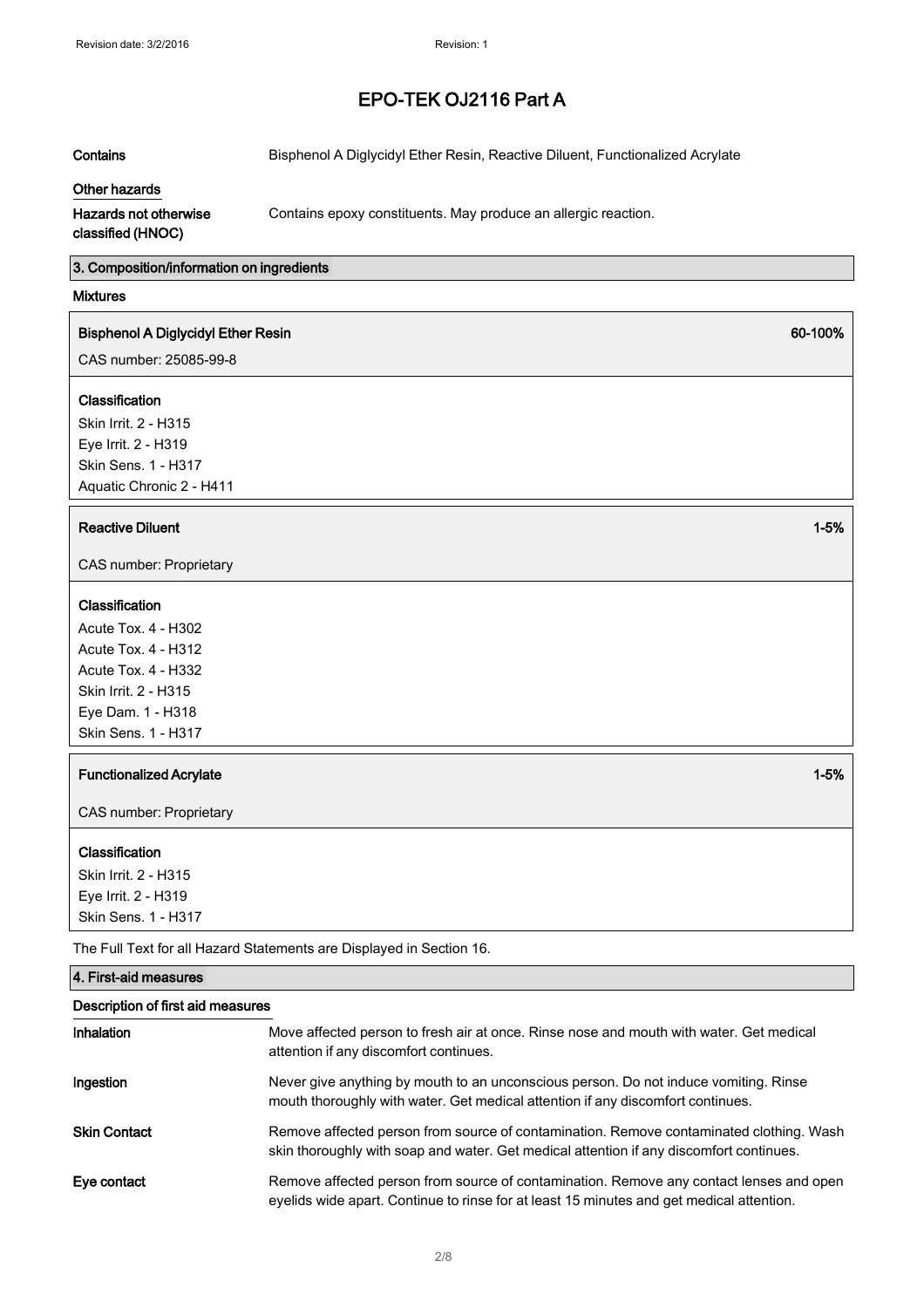|                                                              | Most important symptoms and effects, both acute and delayed                                                                                                                                                                             |
|--------------------------------------------------------------|-----------------------------------------------------------------------------------------------------------------------------------------------------------------------------------------------------------------------------------------|
| Inhalation                                                   | Gas or vapor in high concentrations may irritate the respiratory system.                                                                                                                                                                |
| Ingestion                                                    | May cause discomfort if swallowed.                                                                                                                                                                                                      |
| <b>Skin contact</b>                                          | Causes skin irritation. May cause sensitisation by skin contact.                                                                                                                                                                        |
| Eye contact                                                  | Causes serious eye damage.                                                                                                                                                                                                              |
|                                                              | Indication of immediate medical attention and special treatment needed                                                                                                                                                                  |
| Notes for the doctor                                         | Treat symptomatically.                                                                                                                                                                                                                  |
| 5. Fire-fighting measures                                    |                                                                                                                                                                                                                                         |
| <b>Extinguishing media</b>                                   |                                                                                                                                                                                                                                         |
| Suitable extinguishing media                                 | Dry chemicals. Foam. Carbon dioxide (CO2).                                                                                                                                                                                              |
| Special hazards arising from the substance or mixture        |                                                                                                                                                                                                                                         |
| Hazardous combustion<br>products                             | Thermal decomposition or combustion products may include the following substances:<br>Carbon dioxide (CO2). Carbon monoxide (CO).                                                                                                       |
| <b>Advice for firefighters</b>                               |                                                                                                                                                                                                                                         |
| Protective actions during<br>firefighting                    | Avoid breathing fire gases or vapors. Use water to keep fire exposed containers cool and<br>disperse vapors.                                                                                                                            |
| Special protective equipment<br>for firefighters             | Wear positive-pressure self-contained breathing apparatus (SCBA) and appropriate protective<br>clothing.                                                                                                                                |
| 6. Accidental release measures                               |                                                                                                                                                                                                                                         |
|                                                              | Personal precautions, protective equipment and emergency procedures                                                                                                                                                                     |
| <b>Personal precautions</b>                                  | Wear protective clothing as described in Section 8 of this safety data sheet.                                                                                                                                                           |
| <b>Environmental precautions</b>                             |                                                                                                                                                                                                                                         |
| <b>Environmental precautions</b>                             | Avoid discharge to the aquatic environment.                                                                                                                                                                                             |
| Methods and material for containment and cleaning up         |                                                                                                                                                                                                                                         |
| Methods for cleaning up                                      | Stop leak if possible without risk. Absorb in vermiculite, dry sand or earth and place into<br>containers. Flush contaminated area with plenty of water. Avoid the spillage or runoff entering<br>drains, sewers or watercourses.       |
| Reference to other sections                                  | For personal protection, see Section 8.                                                                                                                                                                                                 |
| 7. Handling and storage                                      |                                                                                                                                                                                                                                         |
| Precautions for safe handling                                |                                                                                                                                                                                                                                         |
| Usage precautions                                            | Avoid spilling. Avoid contact with skin and eyes.                                                                                                                                                                                       |
| Advice on general<br>occupational hygiene                    | Provide eyewash station. When using do not eat, drink or smoke. Wash promptly if skin<br>becomes contaminated. Wash after use and before eating, smoking and using the toilet. Use<br>appropriate skin cream to prevent drying of skin. |
| Conditions for safe storage, including any incompatibilities |                                                                                                                                                                                                                                         |
| <b>Storage precautions</b>                                   | Store at room temperature. Keep container tightly sealed when not in use.                                                                                                                                                               |
| Storage class                                                | Chemical storage.                                                                                                                                                                                                                       |
| Specific end uses(s)                                         |                                                                                                                                                                                                                                         |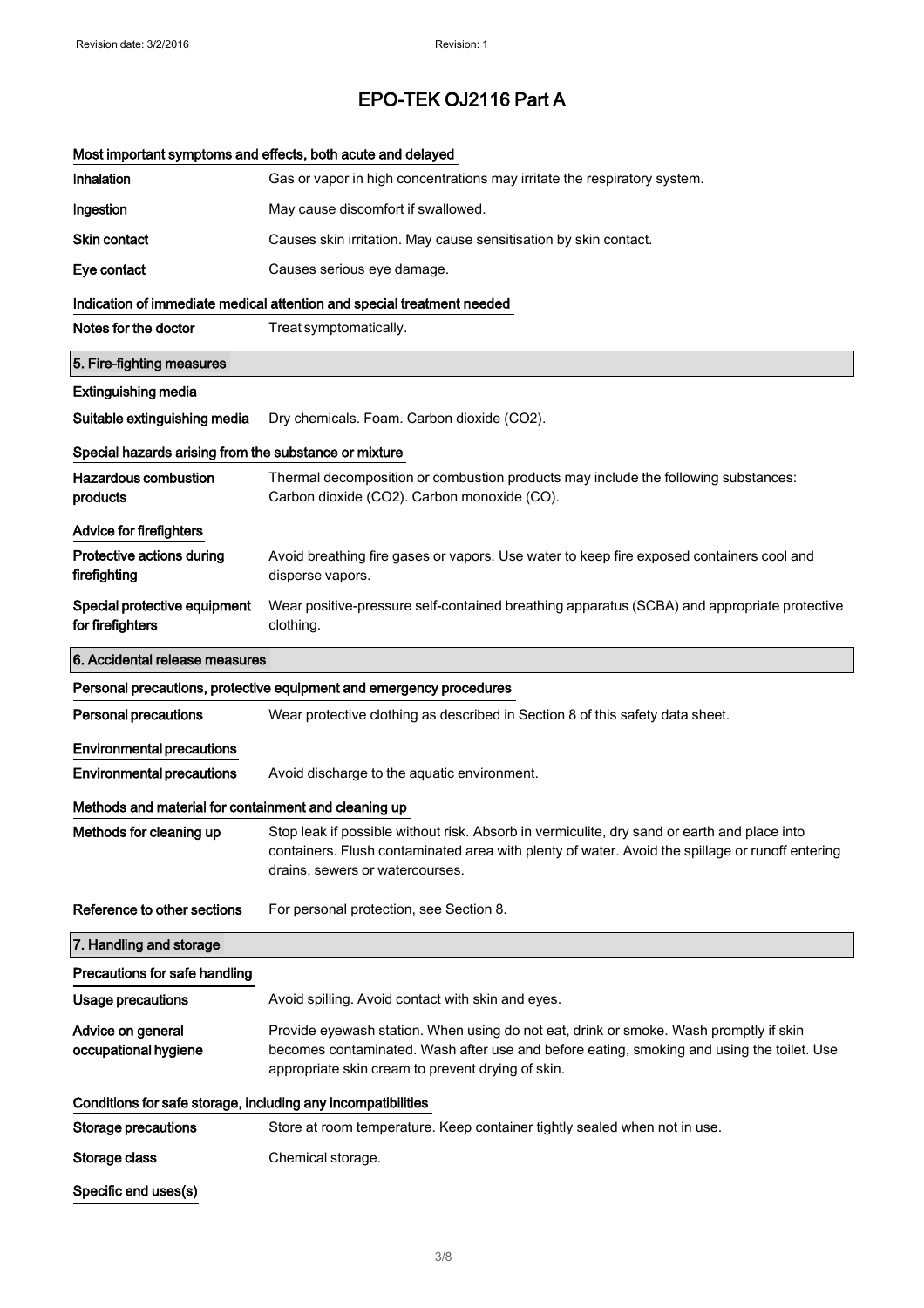| Specific end use(s)                                   | The identified uses for this product are detailed in Section 1.2.                                                                                                                                                                                                                                           |  |
|-------------------------------------------------------|-------------------------------------------------------------------------------------------------------------------------------------------------------------------------------------------------------------------------------------------------------------------------------------------------------------|--|
| 8. Exposure Controls/personal protection              |                                                                                                                                                                                                                                                                                                             |  |
| Ingredient comments                                   | No exposure limits known for ingredient(s).                                                                                                                                                                                                                                                                 |  |
| <b>Exposure controls</b>                              |                                                                                                                                                                                                                                                                                                             |  |
| Protective equipment                                  |                                                                                                                                                                                                                                                                                                             |  |
|                                                       |                                                                                                                                                                                                                                                                                                             |  |
| Appropriate engineering<br>controls                   | Provide adequate general and local exhaust ventilation.                                                                                                                                                                                                                                                     |  |
| Eye/face protection                                   | Wear tight-fitting, chemical splash goggles or face shield.                                                                                                                                                                                                                                                 |  |
| Hand protection                                       | It is recommended that chemical-resistant, impervious gloves are worn.                                                                                                                                                                                                                                      |  |
| Other skin and body<br>protection                     | Wear appropriate clothing to prevent any possibility of skin contact.                                                                                                                                                                                                                                       |  |
| Hygiene measures                                      | Provide eyewash station. Do not smoke in work area. Wash hands at the end of each work<br>shift and before eating, smoking and using the toilet. Promptly remove any clothing that<br>becomes contaminated. Use appropriate skin cream to prevent drying of skin. When using do<br>not eat, drink or smoke. |  |
| <b>Respiratory protection</b>                         | If ventilation is inadequate, suitable respiratory protection must be worn.                                                                                                                                                                                                                                 |  |
| 9. Physical and Chemical Properties                   |                                                                                                                                                                                                                                                                                                             |  |
| Information on basic physical and chemical properties |                                                                                                                                                                                                                                                                                                             |  |
| Appearance                                            | Liquid.                                                                                                                                                                                                                                                                                                     |  |
| Color                                                 | Clear.                                                                                                                                                                                                                                                                                                      |  |
| Odor                                                  | Mild.                                                                                                                                                                                                                                                                                                       |  |
| <b>Flash point</b>                                    | $>204^{\circ}$ C                                                                                                                                                                                                                                                                                            |  |
| <b>Evaporation rate</b>                               | < BuAc                                                                                                                                                                                                                                                                                                      |  |
| <b>Vapor density</b>                                  | > Air                                                                                                                                                                                                                                                                                                       |  |
| Solubility(ies)                                       | Slightly soluble in water.                                                                                                                                                                                                                                                                                  |  |
| Other information                                     | None.                                                                                                                                                                                                                                                                                                       |  |
| 10. Stability and reactivity                          |                                                                                                                                                                                                                                                                                                             |  |
| Reactivity                                            | The following materials may react with the product: Strong oxidizing agents. Strong reducing<br>agents.                                                                                                                                                                                                     |  |
| <b>Stability</b>                                      | Stable at normal ambient temperatures and when used as recommended.                                                                                                                                                                                                                                         |  |
| Possibility of hazardous<br>reactions                 | Will not polymerize.                                                                                                                                                                                                                                                                                        |  |
| Conditions to avoid                                   | Avoid excessive heat for prolonged periods of time.                                                                                                                                                                                                                                                         |  |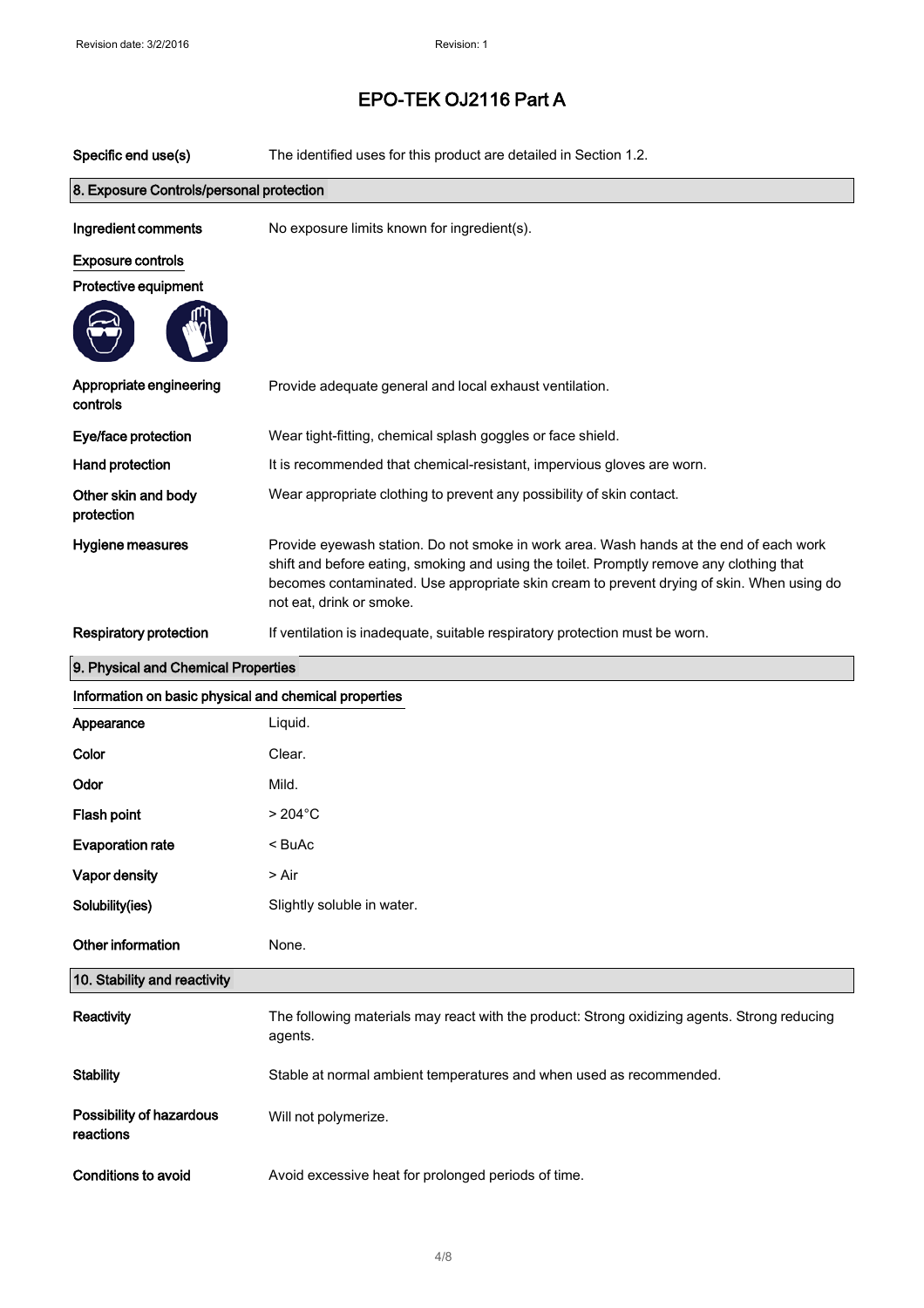| <b>Materials to avoid</b>                                      | Strong oxidizing agents. Strong reducing agents.                                                                                                                                                                       |
|----------------------------------------------------------------|------------------------------------------------------------------------------------------------------------------------------------------------------------------------------------------------------------------------|
| Hazardous decomposition<br>products                            | Thermal decomposition or combustion products may include the following substances:<br>Carbon monoxide (CO). Carbon dioxide (CO2).                                                                                      |
| 11. Toxicological information                                  |                                                                                                                                                                                                                        |
| Information on toxicological effects                           |                                                                                                                                                                                                                        |
| Inhalation                                                     | Inhalation of dust during cutting, grinding or sanding operations involving this product may<br>cause irritation of the respiratory tract. Gas or vapor in high concentrations may irritate the<br>respiratory system. |
| Ingestion                                                      | May cause discomfort if swallowed.                                                                                                                                                                                     |
| <b>Skin Contact</b>                                            | May cause sensitisation by skin contact. Irritating to skin.                                                                                                                                                           |
| Eye contact                                                    | Causes serious eye damage.                                                                                                                                                                                             |
| 12. Ecological Information                                     |                                                                                                                                                                                                                        |
| Ecotoxicity                                                    | Toxic to aquatic life with long lasting effects.                                                                                                                                                                       |
| Toxicity<br>Acute toxicity - fish                              | Not available.                                                                                                                                                                                                         |
| Persistence and degradability<br>Persistence and degradability | No data available.                                                                                                                                                                                                     |
| Bioaccumulative potential<br><b>Bio-Accumulative Potential</b> | No data available on bioaccumulation.                                                                                                                                                                                  |
| Mobility in soil<br><b>Mobility</b>                            | The product has poor water-solubility.                                                                                                                                                                                 |
| Other adverse effects<br>Other adverse effects                 | Not known.                                                                                                                                                                                                             |
| 13. Disposal considerations                                    |                                                                                                                                                                                                                        |
| Waste treatment methods                                        |                                                                                                                                                                                                                        |
| Disposal methods                                               | Dispose of contents/container in accordance with local regulations.                                                                                                                                                    |
| 14. Transport information                                      |                                                                                                                                                                                                                        |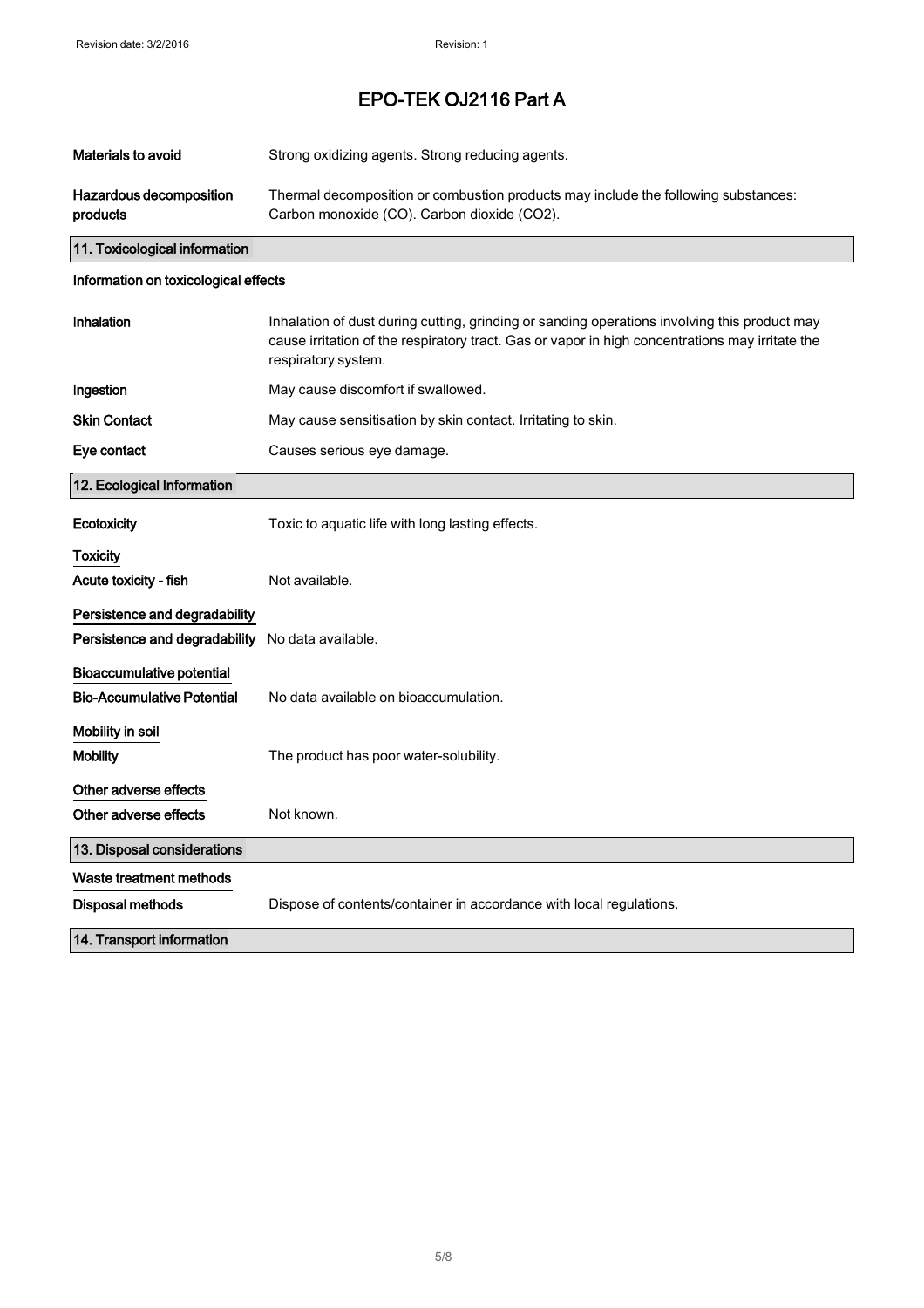| <b>UN Number</b>               |                                                                                                      |
|--------------------------------|------------------------------------------------------------------------------------------------------|
| UN No. (DOT)                   | 3082                                                                                                 |
| UN No. (TDG)                   | 3082                                                                                                 |
| UN No. (IMDG)                  | 3082                                                                                                 |
| UN No. (ICAO)                  | 3082                                                                                                 |
| UN proper shipping name        |                                                                                                      |
| Proper shipping name (DOT)     | ENVIRONMENTALLY HAZARDOUS SUBSTANCE, LIQUID, N.O.S. (CONTAINS Bisphenol A<br>Diglycidyl Ether Resin) |
| Proper shipping name (TDG)     | ENVIRONMENTALLY HAZARDOUS SUBSTANCE, LIQUID, N.O.S. (CONTAINS Bisphenol A<br>Diglycidyl Ether Resin) |
| Proper shipping name<br>(IMDG) | ENVIRONMENTALLY HAZARDOUS SUBSTANCE, LIQUID, N.O.S. (CONTAINS Bisphenol A<br>Diglycidyl Ether Resin) |
| Proper shipping name (ICAO)    | ENVIRONMENTALLY HAZARDOUS SUBSTANCE, LIQUID, N.O.S. (CONTAINS Bisphenol A<br>Diglycidyl Ether Resin) |
| Transport hazard class(es)     |                                                                                                      |
| DOT hazard class               | 9                                                                                                    |
| <b>DOT hazard label</b>        | Class 9                                                                                              |
| <b>TDG class</b>               | 9                                                                                                    |

| TDG class           | 9 |
|---------------------|---|
| TDG label           | 9 |
| <b>IMDG Class</b>   | 9 |
| ICAO class/division | 9 |
|                     |   |

## Transport labels

## Packing group

| DOT pack group            | Ш |
|---------------------------|---|
| <b>TDG Packing Group</b>  | ш |
| <b>IMDG packing group</b> | ш |
| ICAO packing group        | ш |

## Environmental hazards

Environmentally Hazardous Substance

## Special precautions for user

EmS F-A, S-F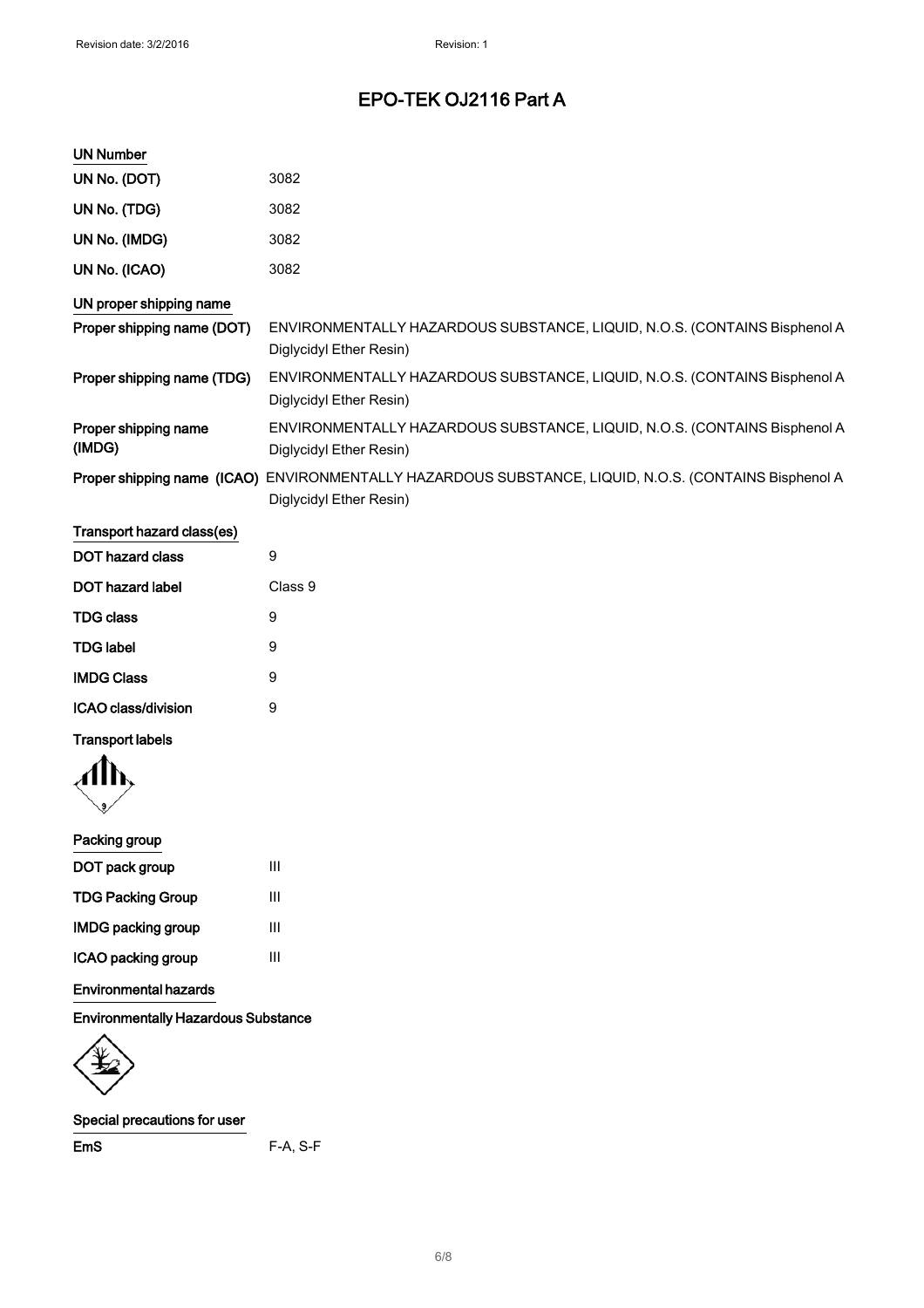## Transport in bulk according to Not applicable. Annex II of MARPOL 73/78 and the IBC Code

| 15. Regulatory information   |                                                                                           |
|------------------------------|-------------------------------------------------------------------------------------------|
| <b>Regulatory References</b> | Proprietary information protected pursuant to WTO's Agreement on Trade-Related Aspects of |

Intellectual Property Rights (TRIPS), Section 7, Art. 39.

US Federal Regulations

## SARA Section 302 Extremely Hazardous Substances Tier II Threshold Planning Quantities

None of the ingredients are listed.

## CERCLA/Superfund, Hazardous Substances/Reportable Quantities (EPA)

None of the ingredients are listed.

## SARA Extremely Hazardous Substances EPCRA Reportable Quantities

None of the ingredients are listed.

## SARA 313 Emission Reporting

None of the ingredients are listed.

## CAA Accidental Release Prevention

None of the ingredients are listed.

## OSHA Highly Hazardous Chemicals

None of the ingredients are listed.

## US State Regulations

## California Proposition 65 Carcinogens and Reproductive Toxins

None of the ingredients are listed.

## California Air Toxics "Hot Spots" (A-I)

None of the ingredients are listed.

## California Air Toxics "Hot Spots" (A-II)

None of the ingredients are listed.

## Massachusetts "Right To Know" List

None of the ingredients are listed.

## Rhode Island "Right To Know" List

None of the ingredients are listed.

## Minnesota "Right To Know" List

The following ingredients are listed: Functionalized Acrylate

## New Jersey "Right To Know" List

None of the ingredients are listed.

## Pennsylvania "Right To Know" List

None of the ingredients are listed.

## Inventories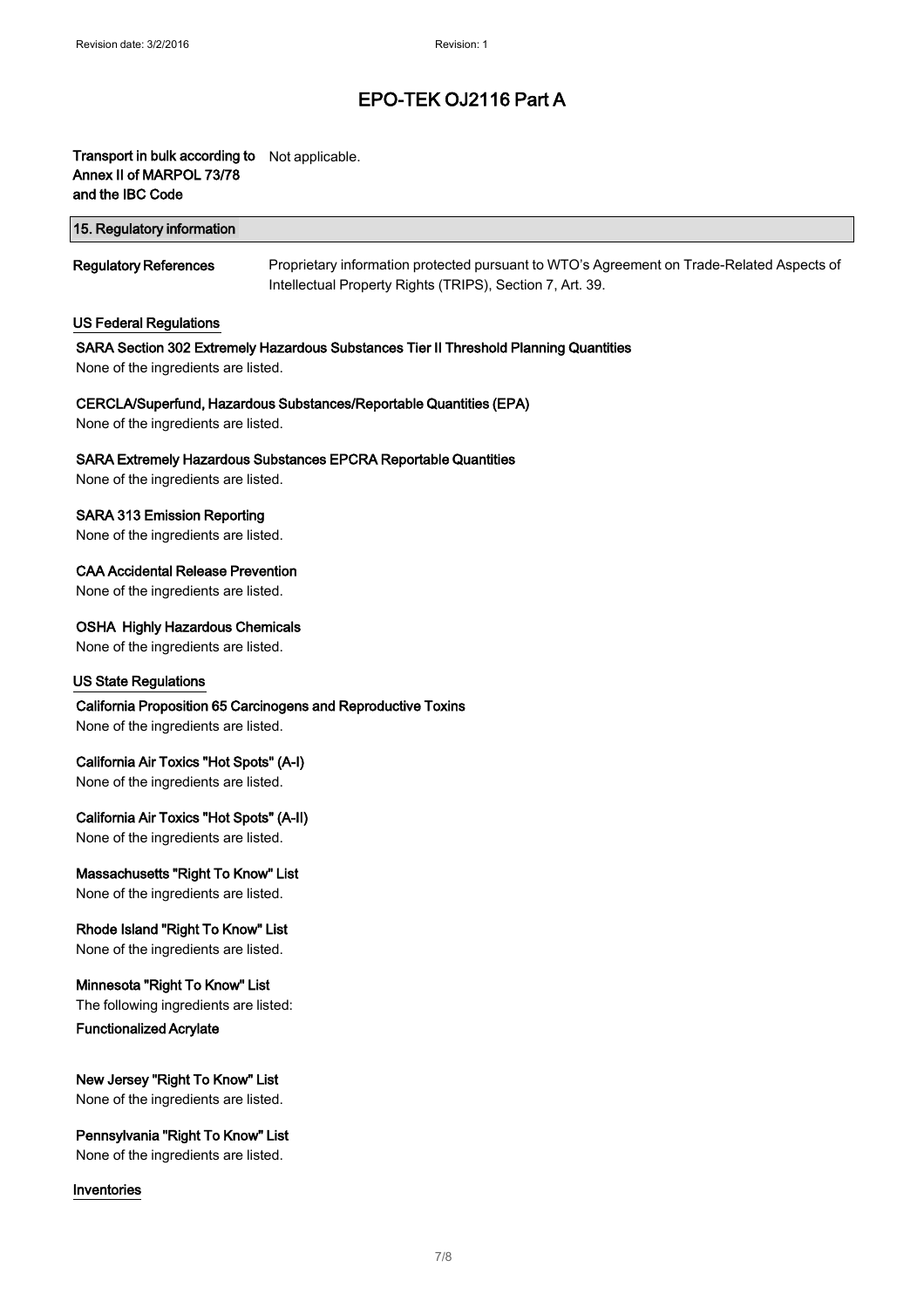## EU - EINECS/ELINCS

Some of the ingredients are listed or exempt.

### Canada - DSL/NDSL

All the ingredients are listed or exempt.

### US - TSCA

All the ingredients are listed or exempt.

## US - TSCA 12(b) Export Notification

None of the ingredients are listed.

## Australia - AICS

All the ingredients are listed or exempt.

### Japan - MITI

Some of the ingredients are listed or exempt.

Korea - KECI All the ingredients are listed or exempt.

## China - IECSC

All the ingredients are listed or exempt.

## Philippines - PICCS

All the ingredients are listed or exempt.

## 16. Other information

| <b>Revision date</b>      | 3/2/2016                                                                          |
|---------------------------|-----------------------------------------------------------------------------------|
| <b>Revision</b>           |                                                                                   |
| Hazard statements in full | H302 Harmful if swallowed.<br>H312 Harmful in contact with skin.                  |
|                           | H315 Causes skin irritation.<br>H317 May cause an allergic skin reaction.         |
|                           | H318 Causes serious eye damage.<br>H319 Causes serious eye irritation.            |
|                           | H332 Harmful if inhaled.<br>H411 Toxic to aquatic life with long lasting effects. |
|                           |                                                                                   |

Information contained in this publication or as otherwise supplied to Users is believed to be accurate and is given in good faith, but it is for the Users to satisfy themselves of the suitability of the product for their own particular purpose. Epoxy Technology, Inc. gives no warranty as to the fitness of the product for any particular purpose and any implied warranty or condition (statutory or otherwise) is excluded except to the extent that exclusion is prevented by law. Epoxy Technology, Inc. accepts no liability for loss or damage (other than that arising from death or personal injury caused by defective product, if proved), resulting from reliance on this information. Freedom under Patents, Copyright and Designs cannot be assumed.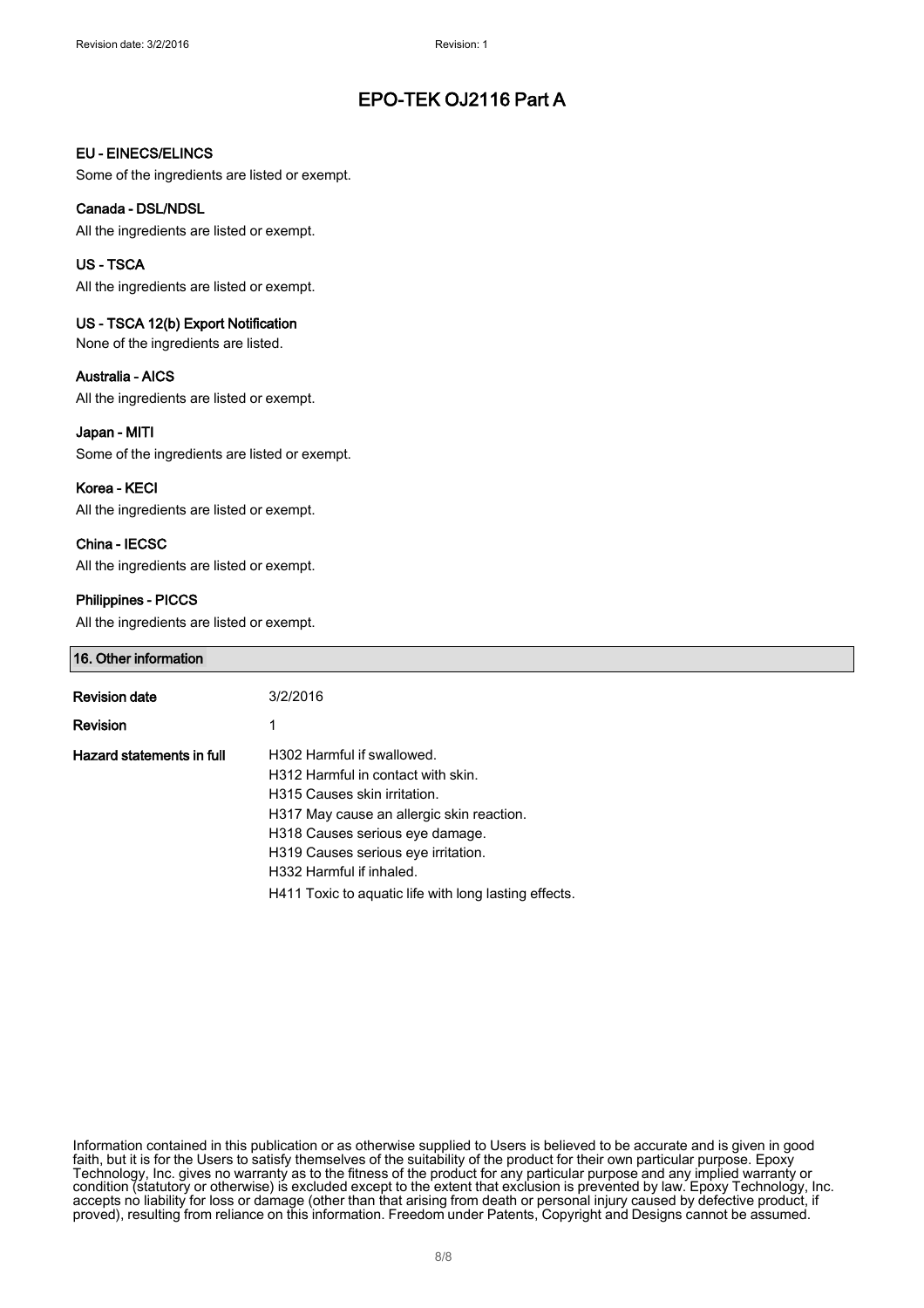#### E Y  $\bigcap$ HNOLO OGY  $\ast$ H

## SAFETY DATA SHEET EPO-TEK OJ2116 Part B

| 1. Identification                                       |                                                                                                                                                                                                                                                                                                                                                                                                                                                                                                              |  |
|---------------------------------------------------------|--------------------------------------------------------------------------------------------------------------------------------------------------------------------------------------------------------------------------------------------------------------------------------------------------------------------------------------------------------------------------------------------------------------------------------------------------------------------------------------------------------------|--|
| <b>Product identifier</b>                               |                                                                                                                                                                                                                                                                                                                                                                                                                                                                                                              |  |
| <b>Product name</b>                                     | EPO-TEK OJ2116 Part B                                                                                                                                                                                                                                                                                                                                                                                                                                                                                        |  |
| <b>Product number</b>                                   | OJ2116/B                                                                                                                                                                                                                                                                                                                                                                                                                                                                                                     |  |
| Recommended use of the chemical and restrictions on use |                                                                                                                                                                                                                                                                                                                                                                                                                                                                                                              |  |
| Application                                             | Adhesive.                                                                                                                                                                                                                                                                                                                                                                                                                                                                                                    |  |
| Details of the supplier of the safety data sheet        |                                                                                                                                                                                                                                                                                                                                                                                                                                                                                                              |  |
| Supplier                                                | Epoxy Technology, Inc.<br>14 Fortune Drive<br>Billerica, MA 01821<br><b>USA</b><br>(978) 667-3805<br>(978) 663-9782                                                                                                                                                                                                                                                                                                                                                                                          |  |
|                                                         | www.epotek.com, SDS@epotek.com                                                                                                                                                                                                                                                                                                                                                                                                                                                                               |  |
| Emergency telephone number                              |                                                                                                                                                                                                                                                                                                                                                                                                                                                                                                              |  |
| <b>Emergency telephone</b>                              | +1 (800) 255-3924, +1 (813) 248-0585                                                                                                                                                                                                                                                                                                                                                                                                                                                                         |  |
| 2. Hazard(s) identification                             |                                                                                                                                                                                                                                                                                                                                                                                                                                                                                                              |  |
| Classification of the substance or mixture              |                                                                                                                                                                                                                                                                                                                                                                                                                                                                                                              |  |
| <b>Physical hazards</b>                                 | Not Classified                                                                                                                                                                                                                                                                                                                                                                                                                                                                                               |  |
| <b>Health hazards</b>                                   | Acute Tox. 4 - H302 Acute Tox. 3 - H311 Acute Tox. 3 - H331 Skin Corr. 1B - H314 Eye Dam.<br>1 - H318 Resp. Sens. 1 - H334 Skin Sens. 1 - H317 Muta. 2 - H341 Repr. 2 - H361fd STOT<br>SE 1 - H370 STOT RE 1 - H372                                                                                                                                                                                                                                                                                          |  |
| <b>Environmental hazards</b>                            | Not Classified                                                                                                                                                                                                                                                                                                                                                                                                                                                                                               |  |
| Label elements<br>Pictogram                             |                                                                                                                                                                                                                                                                                                                                                                                                                                                                                                              |  |
| Signal word                                             | Danger                                                                                                                                                                                                                                                                                                                                                                                                                                                                                                       |  |
| <b>Hazard statements</b>                                | H302 Harmful if swallowed.<br>H311+H331 Toxic in contact with skin or if inhaled.<br>H314 Causes severe skin burns and eye damage.<br>H317 May cause an allergic skin reaction.<br>H334 May cause allergy or asthma symptoms or breathing difficulties if inhaled.<br>H341 Suspected of causing genetic defects.<br>H361fd Suspected of damaging fertility. Suspected of damaging the unborn child.<br>H370 Causes damage to organs.<br>H372 Causes damage to organs through prolonged or repeated exposure. |  |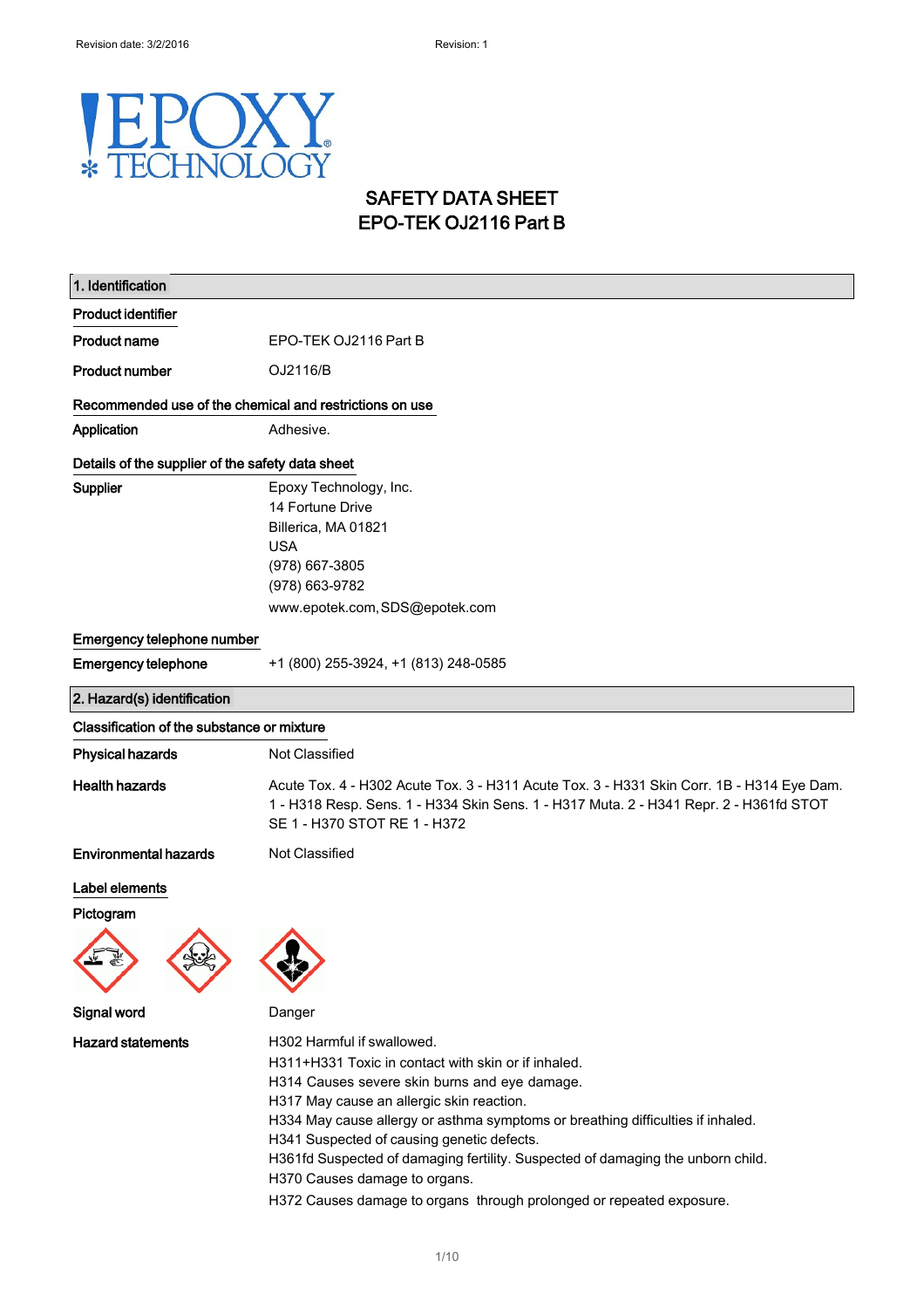| <b>Precautionary statements</b> | P280 Wear protective gloves/ protective clothing/ eye protection/ face protection.<br>P301+P330+P331 If swallowed: Rinse mouth. Do NOT induce vomiting.<br>P303+P361+P353 If on skin (or hair): Take off immediately all contaminated clothing. Rinse<br>skin with water/ shower.<br>P304+P340 If inhaled: Remove person to fresh air and keep comfortable for breathing.<br>P305+P351+P338 If in eyes: Rinse cautiously with water for several minutes. Remove contact<br>lenses, if present and easy to do. Continue rinsing.<br>P501 Dispose of contents/ container in accordance with national regulations. |
|---------------------------------|-----------------------------------------------------------------------------------------------------------------------------------------------------------------------------------------------------------------------------------------------------------------------------------------------------------------------------------------------------------------------------------------------------------------------------------------------------------------------------------------------------------------------------------------------------------------------------------------------------------------|
| Contains                        | Phenol, Tetraethylenepentamine, Amine Curing Agent, Curing Agent                                                                                                                                                                                                                                                                                                                                                                                                                                                                                                                                                |

Phenol 30-60%

### 3. Composition/information on ingredients

## Mixtures

CAS number: 108-95-2

## Classification

Acute Tox. 3 - H301 Acute Tox. 3 - H311 Acute Tox. 2 - H330 Skin Corr. 1B - H314 Eye Dam. 1 - H318 Muta. 2 - H341 STOT RE 2 - H373

## Tetraethylenepentamine 10-30%

CAS number: 112-57-2

## Classification

Acute Tox. 4 - H302 Acute Tox. 4 - H312 Skin Corr. 1B - H314 Eye Dam. 1 - H318 Skin Sens. 1 - H317 Aquatic Chronic 2 - H411

## Amine Curing Agent 5-10%

CAS number: Proprietary

## **Classification**

Acute Tox. 4 - H302 Acute Tox. 4 - H312 Skin Corr. 1B - H314 Eye Dam. 1 - H318 Skin Sens. 1 - H317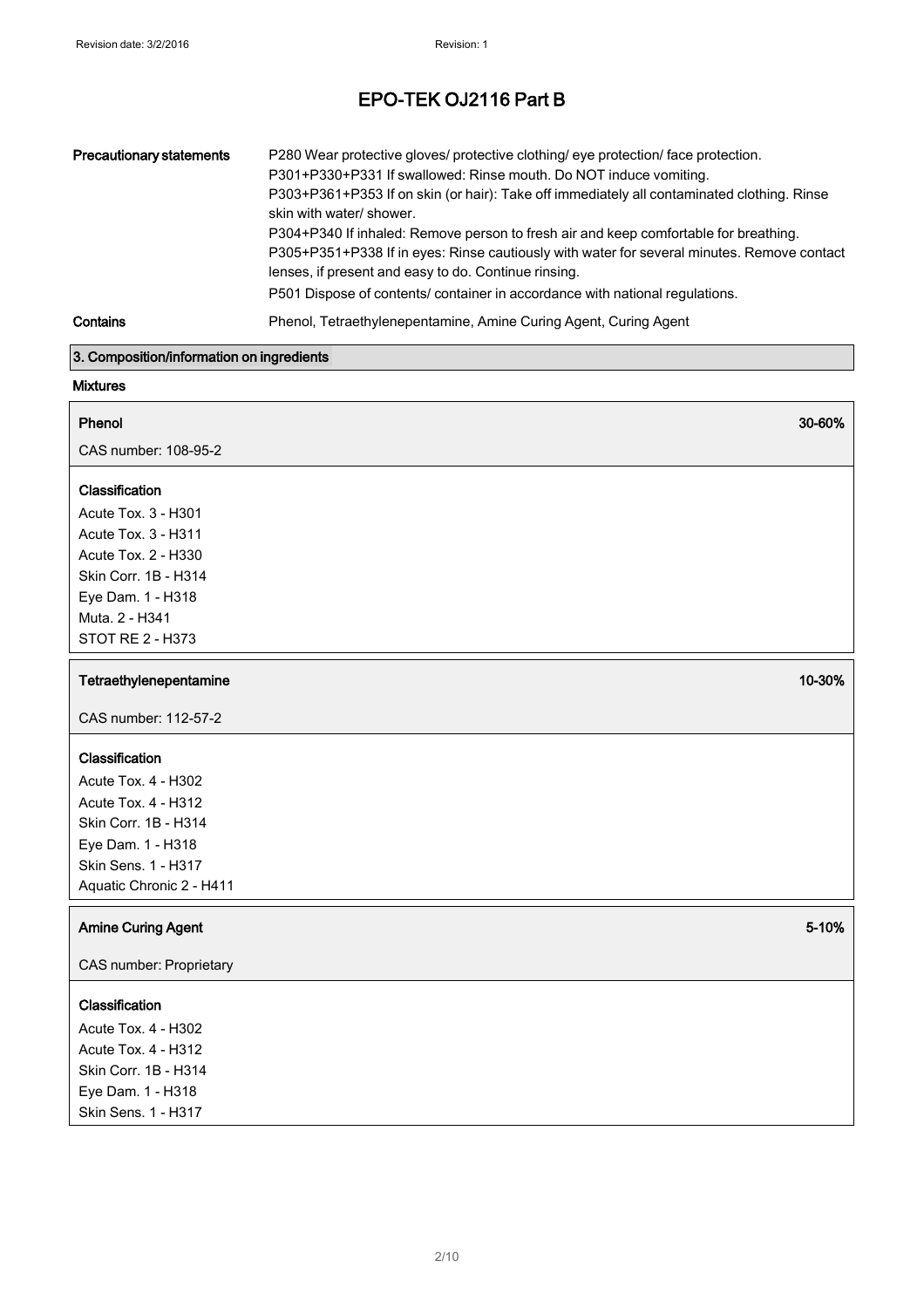| <b>Curing Agent</b>                                                                                                                          | $1 - 5%$                                                                                                                                                                                                                                                                                                                                                                                                                                             |
|----------------------------------------------------------------------------------------------------------------------------------------------|------------------------------------------------------------------------------------------------------------------------------------------------------------------------------------------------------------------------------------------------------------------------------------------------------------------------------------------------------------------------------------------------------------------------------------------------------|
| CAS number: Proprietary                                                                                                                      |                                                                                                                                                                                                                                                                                                                                                                                                                                                      |
| Classification<br><b>Acute Tox. 4 - H312</b><br>Skin Corr. 1B - H314<br>Eye Dam. 1 - H318<br>Skin Sens. 1 - H317<br>Aquatic Chronic 3 - H412 |                                                                                                                                                                                                                                                                                                                                                                                                                                                      |
|                                                                                                                                              | The Full Text for all Hazard Statements are Displayed in Section 16.                                                                                                                                                                                                                                                                                                                                                                                 |
| 4. First-aid measures                                                                                                                        |                                                                                                                                                                                                                                                                                                                                                                                                                                                      |
| Description of first aid measures                                                                                                            |                                                                                                                                                                                                                                                                                                                                                                                                                                                      |
| Inhalation                                                                                                                                   | Remove victim to fresh air and keep at rest in a position comfortable for breathing. Place<br>unconscious person on their side in the recovery position and ensure breathing can take<br>place. Maintain an open airway. When breathing is difficult, properly trained personnel may<br>assist affected person by administering oxygen. Never give anything by mouth to an<br>unconscious person. Get medical attention if any discomfort continues. |
| Ingestion                                                                                                                                    | Remove affected person from source of contamination. Rinse nose and mouth with water.<br>Give plenty of water to drink. Never give anything by mouth to an unconscious person. Do not<br>induce vomiting unless under the direction of medical personnel. Place unconscious person<br>on their side in the recovery position and ensure breathing can take place. Get medical<br>attention if any discomfort continues.                              |
| <b>Skin Contact</b>                                                                                                                          | Take off immediately all contaminated clothing and wash it before reuse. Wash skin<br>thoroughly with soap and water or use an approved skin cleanser. Continue to rinse for at<br>least 15 minutes and get medical attention.                                                                                                                                                                                                                       |
| Eye contact                                                                                                                                  | Rinse immediately with plenty of water. Remove any contact lenses and open eyelids wide<br>apart. Continue to rinse for at least 15 minutes and get medical attention.                                                                                                                                                                                                                                                                               |
|                                                                                                                                              | Most important symptoms and effects, both acute and delayed                                                                                                                                                                                                                                                                                                                                                                                          |
| <b>General information</b>                                                                                                                   | Suspected of causing genetic defects. Suspected of damaging fertility or the unborn child.<br>Causes damage to organs through prolonged or repeated exposure.                                                                                                                                                                                                                                                                                        |
| Inhalation                                                                                                                                   | Toxic if inhaled. May cause allergy or asthma symptoms or breathing difficulties if inhaled.                                                                                                                                                                                                                                                                                                                                                         |
| Ingestion                                                                                                                                    | Harmful if swallowed. May cause chemical burns in mouth, esophagus and stomach. May<br>cause stomach pain or vomiting.                                                                                                                                                                                                                                                                                                                               |
| <b>Skin contact</b>                                                                                                                          | Toxic in contact with skin. Causes severe burns. May cause sensitisation by skin contact.                                                                                                                                                                                                                                                                                                                                                            |
| Eye contact                                                                                                                                  | Causes serious eye damage.                                                                                                                                                                                                                                                                                                                                                                                                                           |
|                                                                                                                                              | Indication of immediate medical attention and special treatment needed                                                                                                                                                                                                                                                                                                                                                                               |
| Notes for the doctor                                                                                                                         | Treat symptomatically.                                                                                                                                                                                                                                                                                                                                                                                                                               |
| 5. Fire-fighting measures                                                                                                                    |                                                                                                                                                                                                                                                                                                                                                                                                                                                      |
| <b>Extinguishing media</b>                                                                                                                   |                                                                                                                                                                                                                                                                                                                                                                                                                                                      |
| Suitable extinguishing media                                                                                                                 | Dry chemicals. Foam. Carbon dioxide (CO2).                                                                                                                                                                                                                                                                                                                                                                                                           |
| Special hazards arising from the substance or mixture                                                                                        |                                                                                                                                                                                                                                                                                                                                                                                                                                                      |
| <b>Hazardous combustion</b><br>products                                                                                                      | Thermal decomposition or combustion products may include the following substances:<br>Carbon monoxide (CO). Carbon dioxide (CO2). Oxides of nitrogen.                                                                                                                                                                                                                                                                                                |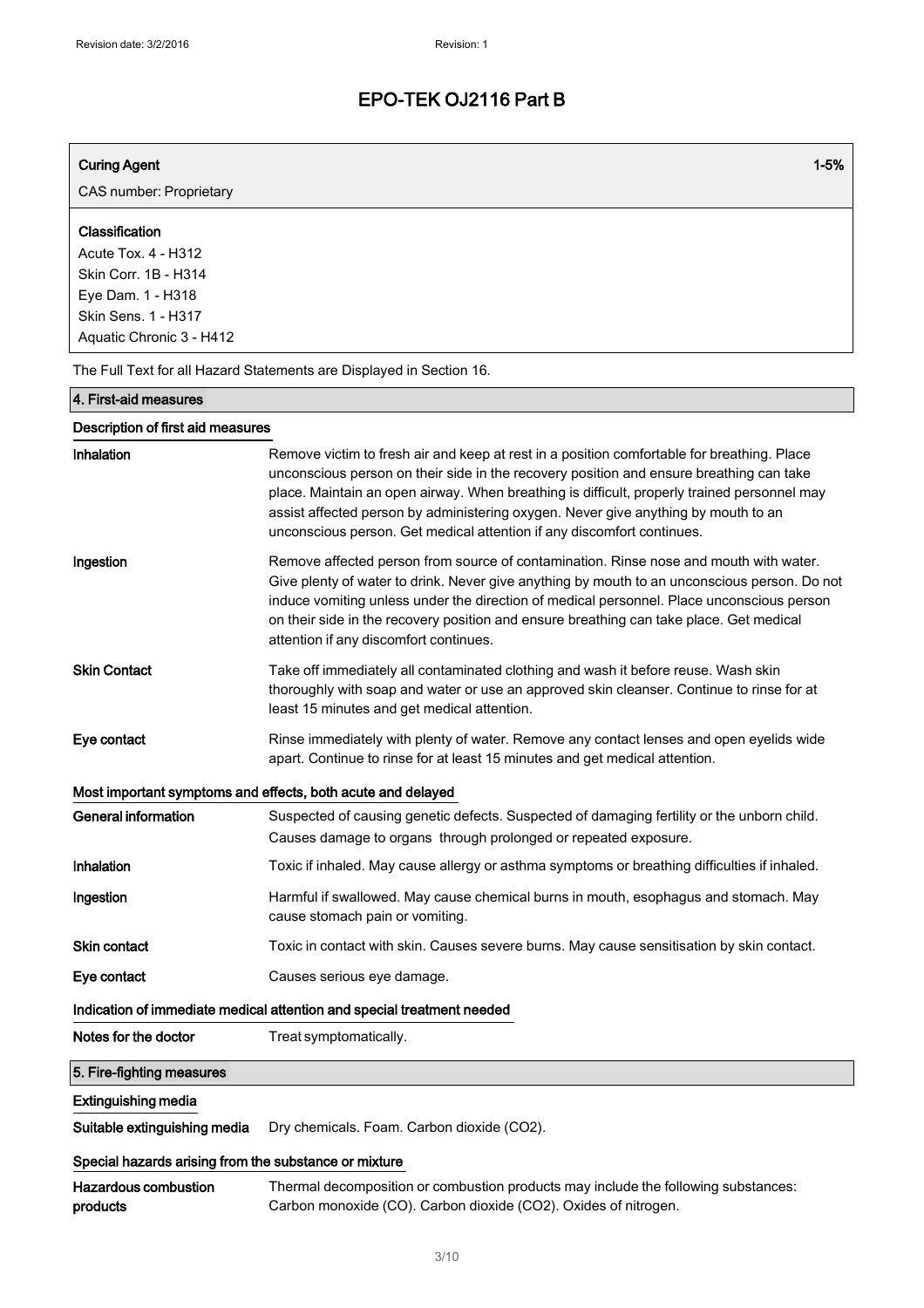| Advice for firefighters                                      |                                                                                                                                                                                                                                                                                                                                                                  |
|--------------------------------------------------------------|------------------------------------------------------------------------------------------------------------------------------------------------------------------------------------------------------------------------------------------------------------------------------------------------------------------------------------------------------------------|
| Protective actions during<br>firefighting                    | Avoid breathing fire gases or vapors. Use water to keep fire exposed containers cool and<br>disperse vapors.                                                                                                                                                                                                                                                     |
| Special protective equipment<br>for firefighters             | Wear positive-pressure self-contained breathing apparatus (SCBA) and appropriate protective<br>clothing.                                                                                                                                                                                                                                                         |
| 6. Accidental release measures                               |                                                                                                                                                                                                                                                                                                                                                                  |
|                                                              | Personal precautions, protective equipment and emergency procedures                                                                                                                                                                                                                                                                                              |
| <b>Personal precautions</b>                                  | Wear protective clothing as described in Section 8 of this safety data sheet. Avoid contact with<br>skin and eyes. Keep unnecessary and unprotected personnel away from the spillage.                                                                                                                                                                            |
| <b>Environmental precautions</b>                             |                                                                                                                                                                                                                                                                                                                                                                  |
| <b>Environmental precautions</b>                             | Avoid discharge to the aquatic environment.                                                                                                                                                                                                                                                                                                                      |
| Methods and material for containment and cleaning up         |                                                                                                                                                                                                                                                                                                                                                                  |
| Methods for cleaning up                                      | Stop leak if safe to do so. Eliminate all sources of ignition. Provide adequate ventilation.<br>Absorb spillage with sand or other inert absorbent. Collect and place in suitable waste<br>disposal containers and seal securely. Dispose of waste to licensed waste disposal site in<br>accordance with the requirements of the local Waste Disposal Authority. |
| Reference to other sections                                  | For personal protection, see Section 8.                                                                                                                                                                                                                                                                                                                          |
| 7. Handling and storage                                      |                                                                                                                                                                                                                                                                                                                                                                  |
| Precautions for safe handling                                |                                                                                                                                                                                                                                                                                                                                                                  |
| <b>Usage precautions</b>                                     | Wear protective clothing as described in Section 8 of this safety data sheet. Handle all<br>packages and containers carefully to minimize spills. Avoid contact with skin and eyes.                                                                                                                                                                              |
| Advice on general<br>occupational hygiene                    | Provide eyewash station and safety shower. Do not eat, drink or smoke when using this<br>product. Wash promptly with soap and water if skin becomes contaminated. Wash after use<br>and before eating, smoking and using the toilet. Wash contaminated clothing before reuse.<br>Use appropriate skin cream to prevent drying of skin.                           |
| Conditions for safe storage, including any incompatibilities |                                                                                                                                                                                                                                                                                                                                                                  |
| <b>Storage precautions</b>                                   | Store at room temperature. Keep container tightly sealed when not in use.                                                                                                                                                                                                                                                                                        |
| Storage class                                                | Toxic storage.                                                                                                                                                                                                                                                                                                                                                   |
| Specific end uses(s)                                         |                                                                                                                                                                                                                                                                                                                                                                  |
| Specific end use(s)                                          | The identified uses for this product are detailed in Section 1.2.                                                                                                                                                                                                                                                                                                |
| 8. Exposure Controls/personal protection                     |                                                                                                                                                                                                                                                                                                                                                                  |
| <b>Control parameters</b>                                    |                                                                                                                                                                                                                                                                                                                                                                  |
| Occupational exposure limits                                 |                                                                                                                                                                                                                                                                                                                                                                  |
| Phenol                                                       |                                                                                                                                                                                                                                                                                                                                                                  |
| Long-term exposure limit (8-hour TWA): 5                     |                                                                                                                                                                                                                                                                                                                                                                  |

## Amine Curing Agent

Long-term exposure limit (8-hour TWA): ACGIH 1 ppm Short-term exposure limit (15-minute): ACGIH ACGIH = American Conference of Governmental Industrial Hygienists.

## Exposure controls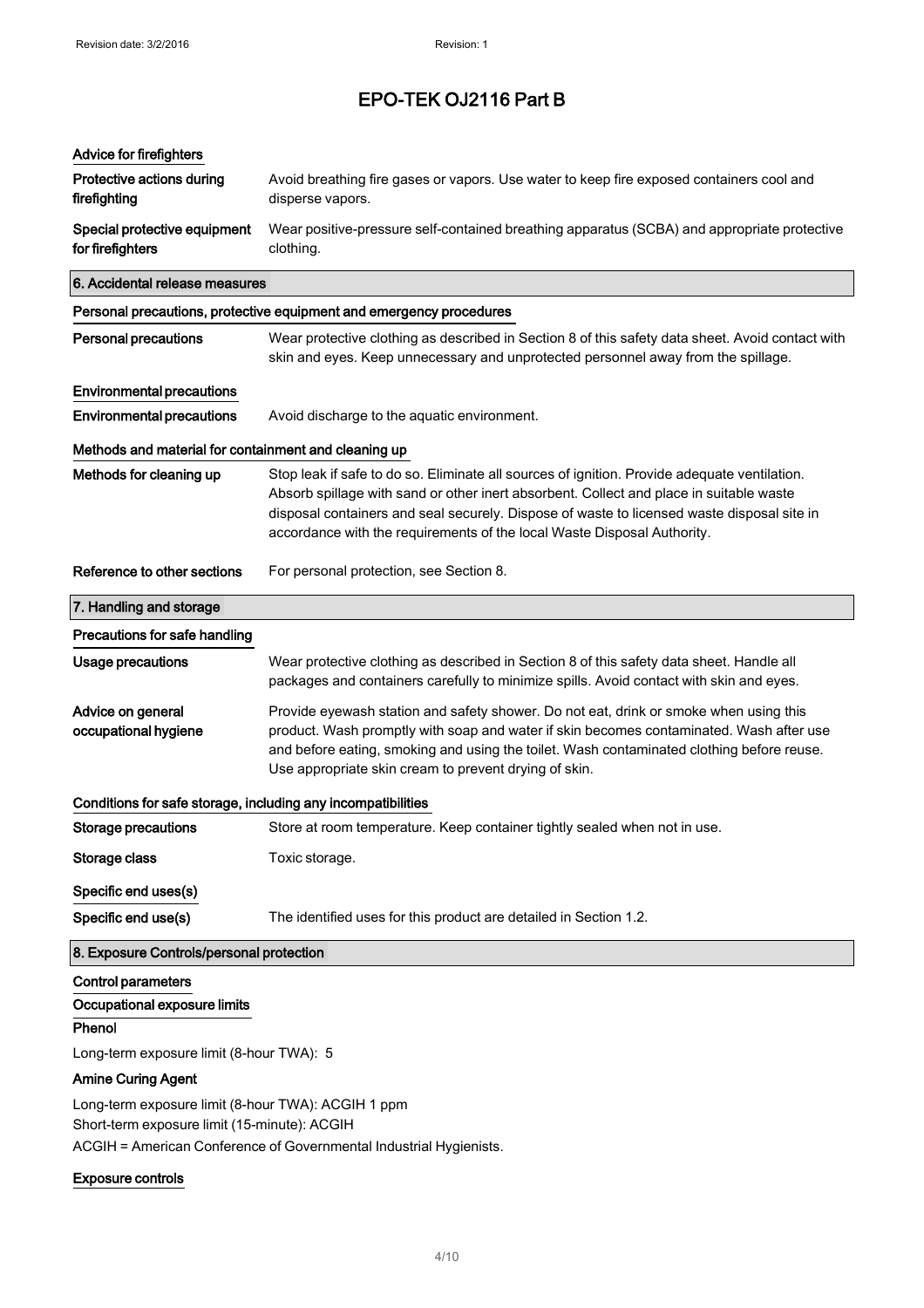## Protective equipment

 $m$ 

| Appropriate engineering<br>controls | Provide adequate general and local exhaust ventilation.                                                                                                                                                                                                                                                                                |
|-------------------------------------|----------------------------------------------------------------------------------------------------------------------------------------------------------------------------------------------------------------------------------------------------------------------------------------------------------------------------------------|
| Eye/face protection                 | Wear tight-fitting, chemical splash goggles or face shield.                                                                                                                                                                                                                                                                            |
| Hand protection                     | It is recommended that chemical-resistant, impervious gloves are worn.                                                                                                                                                                                                                                                                 |
| Other skin and body<br>protection   | Wear appropriate clothing to prevent any possibility of skin contact.                                                                                                                                                                                                                                                                  |
| Hygiene measures                    | Provide eyewash station and safety shower. Do not eat, drink or smoke when using this<br>product. Wash promptly with soap and water if skin becomes contaminated. Wash after use<br>and before eating, smoking and using the toilet. Wash contaminated clothing before reuse.<br>Use appropriate skin cream to prevent drying of skin. |
| Respiratory protection              | If ventilation is inadequate, suitable respiratory protection must be worn.                                                                                                                                                                                                                                                            |

# Information on basic physical and chemical properties Appearance Clear, yellowish liquid. Color **Yellowish**. Odor Mild. Flash point  $> 93^{\circ}$ C Evaporation rate < BuAc Vapor density **being a set of the Second Second**  $>$  Air Solubility(ies) Slightly soluble in water. Other information None. Reactivity The following materials may react with the product: Mineral acids. Acids - organic. Organic nitro compounds. Oxidizing agents. Peroxides. Stability Stable at normal ambient temperatures and when used as recommended. Possibility of hazardous reactions Will not polymerize. Conditions to avoid **Avoid excessive heat for prolonged periods of time.** Materials to avoid **Acids - organic. Mineral acids. Oxidizing agents. Peroxides. May be corrosive to metals.** Hazardous decomposition products Thermal decomposition or combustion products may include the following substances: Carbon monoxide (CO). Carbon dioxide (CO2). Oxides of nitrogen. 11. Toxicological information 10. Stability and reactivity 9. Physical and Chemical Properties

Information on toxicological effects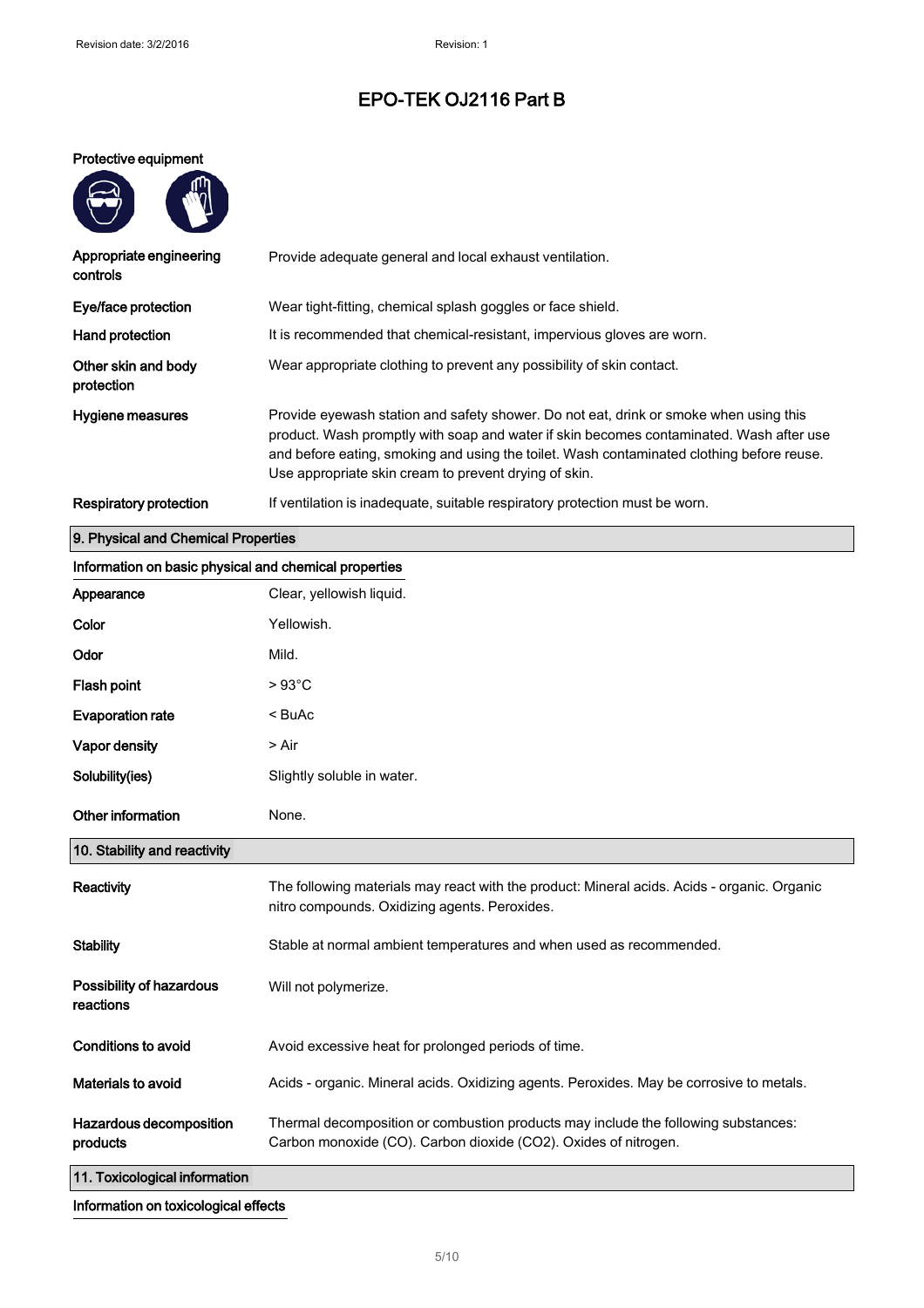| Inhalation                                       | Toxic if inhaled. May cause allergy or asthma symptoms or breathing difficulties if inhaled.                                                                                                                                |
|--------------------------------------------------|-----------------------------------------------------------------------------------------------------------------------------------------------------------------------------------------------------------------------------|
| Ingestion                                        | Harmful if swallowed. May cause chemical burns in mouth, esophagus and stomach. May<br>cause stomach pain or vomiting.                                                                                                      |
| <b>Skin Contact</b>                              | Toxic in contact with skin. Causes severe burns. May cause sensitisation by skin contact.                                                                                                                                   |
| Eye contact                                      | Causes serious eye damage.                                                                                                                                                                                                  |
| Acute and chronic health<br>hazards              | Suspected of causing genetic defects. Suspected of damaging fertility or the unborn child.<br>Causes damage to organs (Kidneys, Liver). Causes damage to organs (Kidneys, Liver)<br>through prolonged or repeated exposure. |
| 12. Ecological Information                       |                                                                                                                                                                                                                             |
| <b>Toxicity</b>                                  |                                                                                                                                                                                                                             |
| Acute toxicity - fish                            | Not available.                                                                                                                                                                                                              |
| Persistence and degradability                    |                                                                                                                                                                                                                             |
| Persistence and degradability No data available. |                                                                                                                                                                                                                             |
| Bioaccumulative potential                        |                                                                                                                                                                                                                             |
| <b>Bio-Accumulative Potential</b>                | No data available on bioaccumulation.                                                                                                                                                                                       |
| Mobility in soil                                 |                                                                                                                                                                                                                             |
| <b>Mobility</b>                                  | No data available.                                                                                                                                                                                                          |
| Other adverse effects                            |                                                                                                                                                                                                                             |
| Other adverse effects                            | Not known.                                                                                                                                                                                                                  |
| 13. Disposal considerations                      |                                                                                                                                                                                                                             |
| Waste treatment methods                          |                                                                                                                                                                                                                             |
| <b>General information</b>                       | Dispose of waste to licensed waste disposal site in accordance with the requirements of the<br>local Waste Disposal Authority.                                                                                              |
| 14. Transport information                        |                                                                                                                                                                                                                             |
| <b>UN Number</b>                                 |                                                                                                                                                                                                                             |
| UN No. (DOT)                                     | 2810                                                                                                                                                                                                                        |
| UN No. (TDG)                                     | 2810                                                                                                                                                                                                                        |
| UN No. (IMDG)                                    | 2810                                                                                                                                                                                                                        |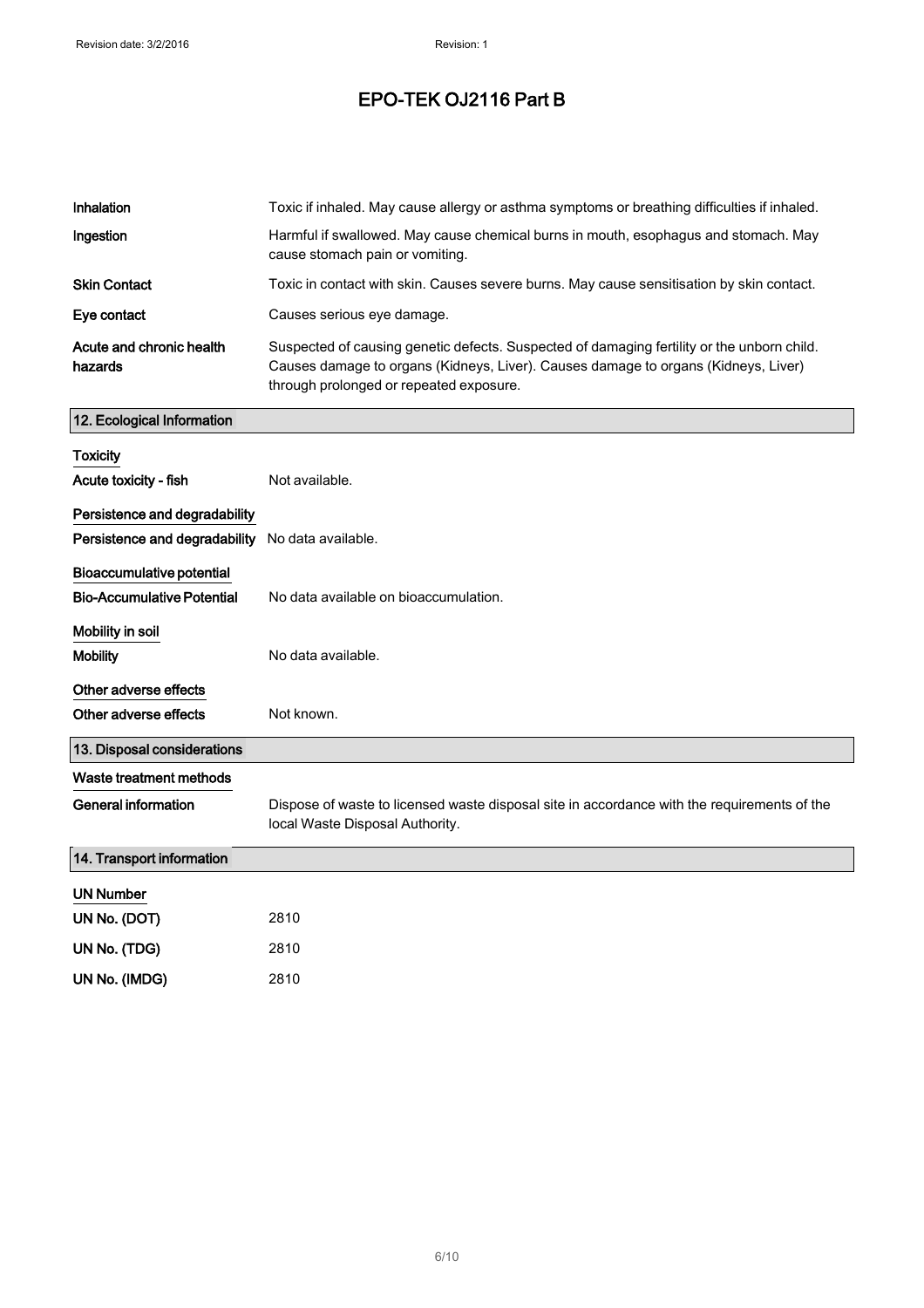| UN No. (ICAO)                  | 2810                                                               |
|--------------------------------|--------------------------------------------------------------------|
| UN proper shipping name        |                                                                    |
| Proper shipping name (DOT)     | TOXIC LIQUID, ORGANIC, N.O.S. (Phenol)                             |
| Proper shipping name (TDG)     | TOXIC LIQUID, ORGANIC, N.O.S. (Phenol)                             |
| Proper shipping name<br>(IMDG) | TOXIC LIQUID, ORGANIC, N.O.S. (Phenol)                             |
|                                | Proper shipping name (ICAO) TOXIC LIQUID, ORGANIC, N.O.S. (Phenol) |
| Transport hazard class(es)     |                                                                    |
| <b>TDG class</b>               | 6.1                                                                |
| <b>TDG label</b>               | 6.1                                                                |
| <b>IMDG Class</b>              | 6.1                                                                |
| <b>ICAO class/division</b>     | 6.1                                                                |
| <b>Transport labels</b>        |                                                                    |
|                                |                                                                    |

## Packing group

| DOT pack group            | Ш |
|---------------------------|---|
| <b>TDG Packing Group</b>  | Ш |
| <b>IMDG packing group</b> | Ш |
| ICAO packing group        | Ш |

Environmental hazards

| <b>Environmentally Hazardous Substance</b><br>No.                              |                                                                                                                                                        |
|--------------------------------------------------------------------------------|--------------------------------------------------------------------------------------------------------------------------------------------------------|
| Special precautions for user                                                   |                                                                                                                                                        |
| EmS                                                                            | F-A, S-A                                                                                                                                               |
| Transport in bulk according to<br>Annex II of MARPOL 73/78<br>and the IBC Code | Not applicable.                                                                                                                                        |
| 15. Regulatory information                                                     |                                                                                                                                                        |
| <b>Regulatory References</b>                                                   | Proprietary information protected pursuant to WTO's Agreement on Trade-Related Aspects of<br>Intellectual Property Rights (TRIPS), Section 7, Art. 39. |
|                                                                                |                                                                                                                                                        |

## US Federal Regulations

## SARA Section 302 Extremely Hazardous Substances Tier II Threshold Planning Quantities

The following ingredients are listed:

### Phenol

EPCRA 302 TPQ 10 000 lbs 500 lbs Tier II TPQ 500 lbs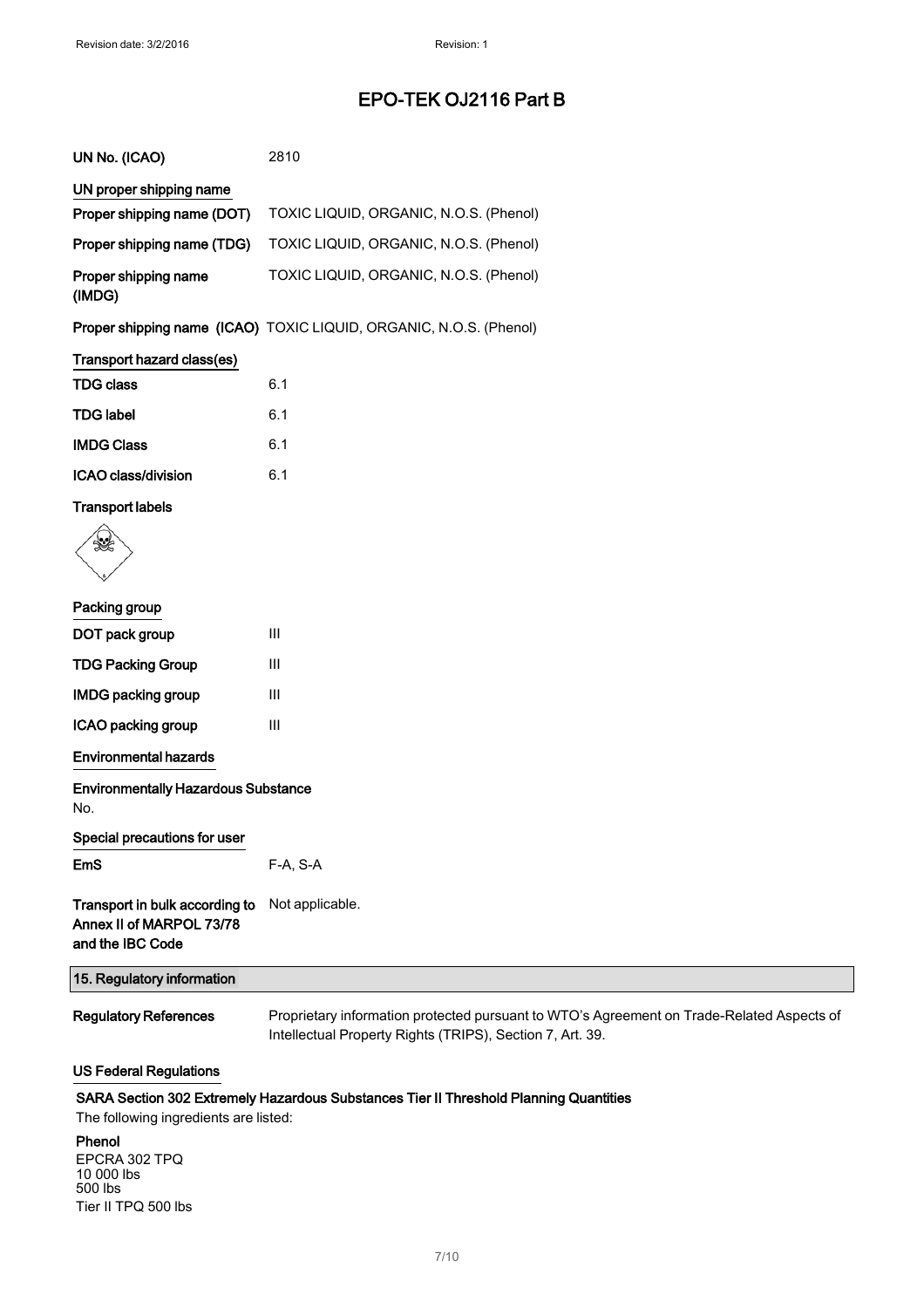## CERCLA/Superfund, Hazardous Substances/Reportable Quantities (EPA)

The following ingredients are listed:

Phenol 1,000 lbs (454 Kg)

## SARA Extremely Hazardous Substances EPCRA Reportable Quantities

None of the ingredients are listed.

## SARA 313 Emission Reporting

The following ingredients are listed:

Phenol

## CAA Accidental Release Prevention

None of the ingredients are listed.

## OSHA Highly Hazardous Chemicals

None of the ingredients are listed.

## US State Regulations

California Proposition 65 Carcinogens and Reproductive Toxins None of the ingredients are listed.

## California Air Toxics "Hot Spots" (A-I)

The following ingredients are listed:

Phenol

## California Air Toxics "Hot Spots" (A-II)

None of the ingredients are listed.

## Massachusetts "Right To Know" List

The following ingredients are listed:

Curing Agent

Tetraethylenepentamine

Amine Curing Agent

Phenol

## Rhode Island "Right To Know" List

The following ingredients are listed: Amine Curing Agent

## Phenol

Minnesota "Right To Know" List The following ingredients are listed: Amine Curing Agent

## Phenol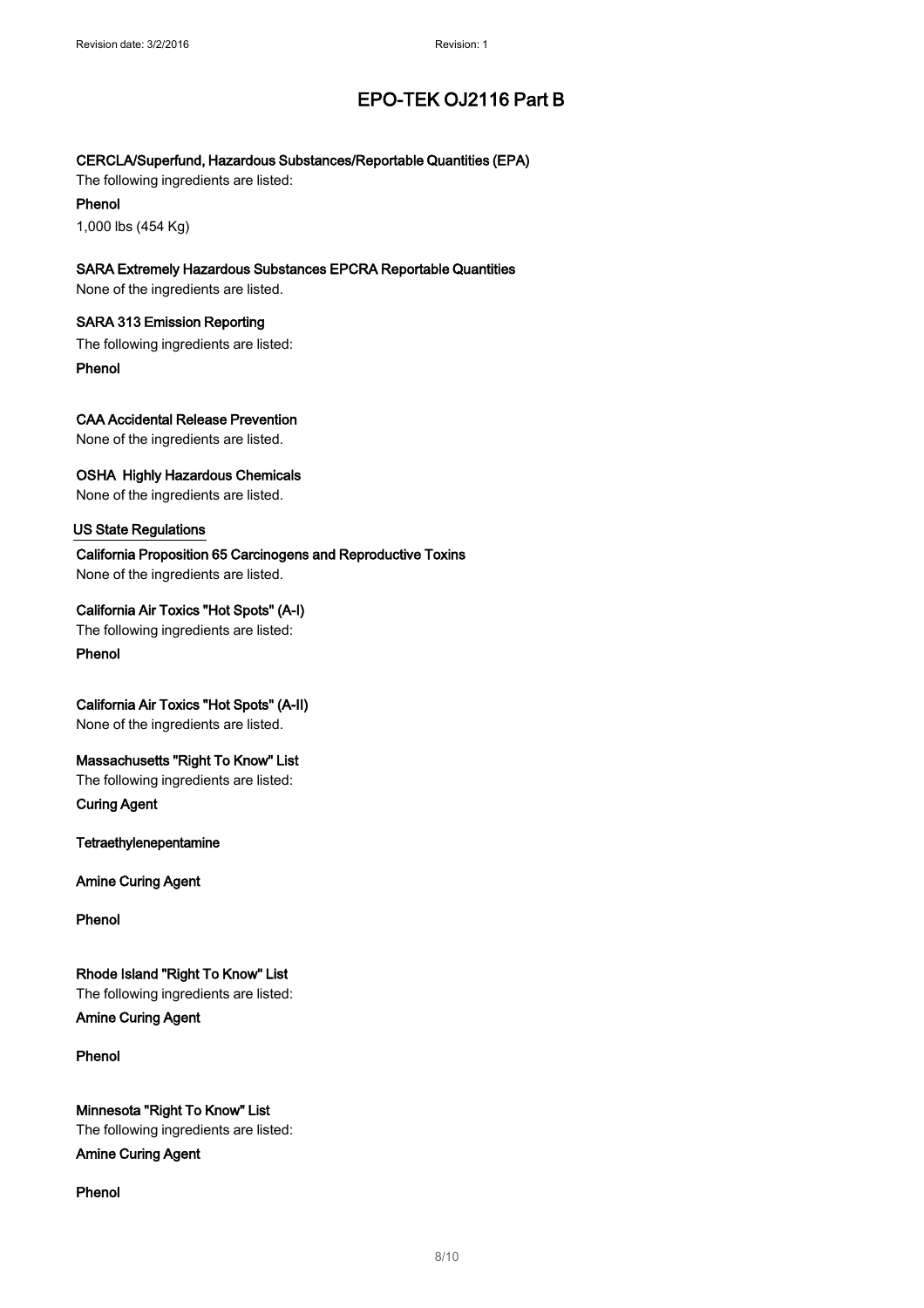## New Jersey "Right To Know" List

The following ingredients are listed:

Curing Agent

Tetraethylenepentamine

Amine Curing Agent

Phenol

Pennsylvania "Right To Know" List

The following ingredients are listed:

Curing Agent

Tetraethylenepentamine

Amine Curing Agent

Phenol

Inventories EU - EINECS/ELINCS All the ingredients are listed or exempt.

Canada - DSL/NDSL All the ingredients are listed or exempt.

US - TSCA All the ingredients are listed or exempt.

US - TSCA 12(b) Export Notification None of the ingredients are listed.

## Australia - AICS All the ingredients are listed or exempt.

Japan - MITI All the ingredients are listed or exempt.

Korea - KECI All the ingredients are listed or exempt.

China - IECSC All the ingredients are listed or exempt.

## Philippines - PICCS

Some of the ingredients are listed or exempt.

| 16. Other information |          |
|-----------------------|----------|
| <b>Revision date</b>  | 3/2/2016 |
| Revision              |          |